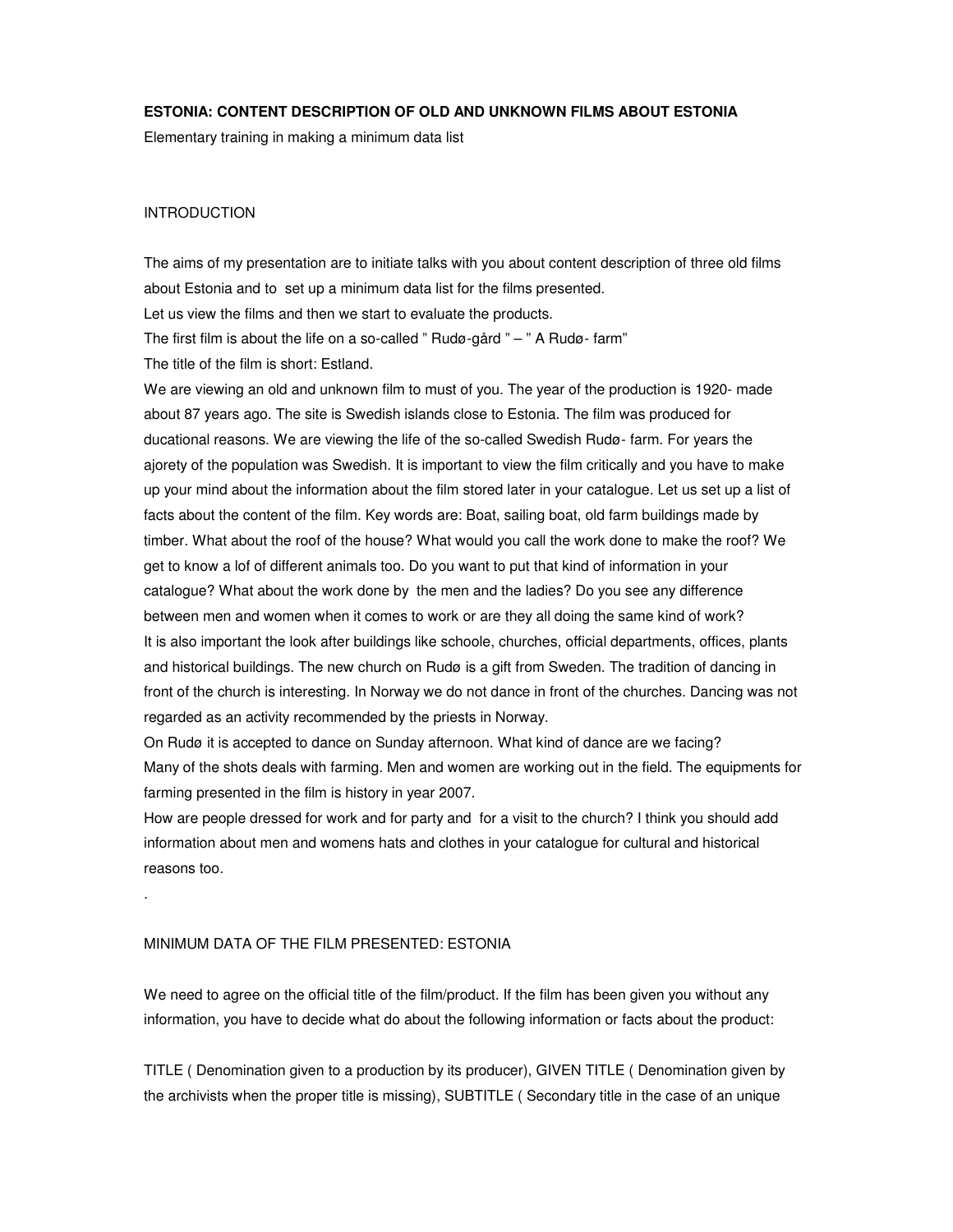production . Title of each part of a series production. Title of each item within a production consisting of several subjects),

WORKING TITLE ( The title used during the production. Working title is often used in television productions),

DATE OF TRANSMISSION ( This is important for television and radio productions. The date of the first transmission of the programme)

DATE OF THE PRODUCTION/ SHOOTING ( Include several dates of shooting of the film over a period of time)

PRODUCER ( Person who organizes and diretcts the operations necessary to make the programme)

PRODUCTION NUMBER ( Unique number given to a programme for administrative purposes. Production number is important for tv productions)

ARCHIVE NUMBER ( Unique number given by the archive. The number is important

for the storage of the film or the tape for reuse of the programme)

CONTENT ( The description of the content of the programme )

PLACE OF SHOOTING ( The site or the name of the city/ country/ where the production took place) RUNNING TIME( Duration of the transmission period used for a production or the running time for showing a film)

LANGUAGE( Language used in a production)

MEDIUM ( Nature of the carrier on which the production is made: Film, videotape, DVD, what kind of videotape is used? )

FORMAT( Gauge of film, what type of film is used, tapes with and line standard, analogue or digital standard, the correct name of the tape used)

We could add more facts to the list like the name of the journalist and cameraman. We also should find out who has the copyright to product in case of using the film in a new production.

We are going to view another film called: "ESTLAND, TALLINN" The film is made in 1929.

If we had no information about the film, we had to start asking a lot of questions like: What is the name of the Swedish battleship presented? What is the purpose for paying Tallinn a visit in the year 1929? Who are the persons presented on the film? The name of the different buildings in Tallinn?

Due to the fact that this film has been documented well by the Swedish Televisions film and video archive, we can answer the questions quickly. What might be of interest for those of you who are living in the city is the shots of the buildings. Do we still find the buildings in Tallinn and what is the official names of the houses presented? We must also add the the story the political events avout the official Swedish visit to Estonia made the King Gustav V (1858-1950) President August Rei ( 1889- 1963) is welcoming the Swedish king and his men.